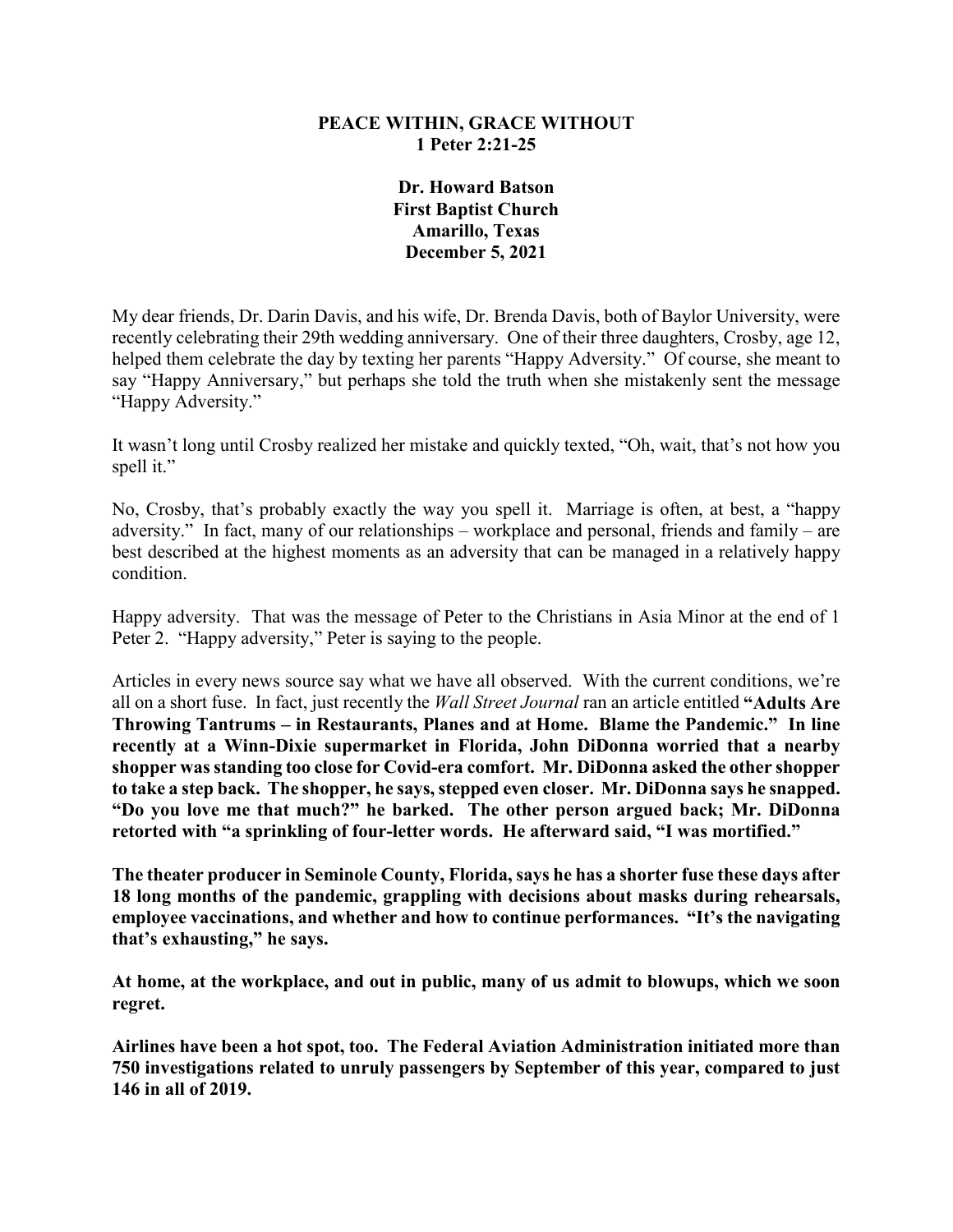**Tensions are spilling into other workplaces, too. Jessica Carlson, director of supply-chain operations in Washington, D.C., says she recently snapped at her boss and threatened to quit. The frustrations of virtual communication with her co-workers provided the immediate spark, but pandemic stress has been wearing on her for months, she says. "For me to go to my boss, hysterically crying and say, 'I'm quitting,' is uncharacteristic," she says. "I snapped." (Anne Marie Chaker, WSJ 9/16/2021)**

Everywhere, every day, and every way, we have no peace.

The second Sunday of Advent is Peace. We need to be at peace with God. Peace with our family and friends. Peace with our co-workers. Peace even with annoying strangers. And, ultimately, peace within ourselves. Peace inside that will spill over with expressions of grace on the outside.

**One restaurant was so done with cranky customers that they put up a sign on the front door. "Be kind or leave." Another restaurant has started a "no longer welcome" list. Don Mahaney, who owns Scratch & Co. in Pittsburgh, posted on Facebook, "Any guest who demeans or belittles the staff of this restaurant will not be welcome here any longer." (Clare Ansberry, "Restaurants and Hotels Push Back Against the Uptick in Customer Tantrums,"**  *WSJ* **9/28/21)**

When penning his first epistle, Peter is now old. He is living in Rome. He's much wiser than he was when he first began to follow the Christ. He had walked with Jesus for three years. Jesus had taken him from being a fisher of fish to being a fisher of men. He'd been the leader of the Twelve – always talking, always acting, always reacting – often putting his foot in his mouth, often exploding and then thinking later.

It's not Peter's acting I want us to focus on today. Rather, it's Peter's reacting.

Reacting, it seems to me, is awfully important.

Sometimes we overreact, to say the least.

Anger is part of everyone's emotional compass, helping us navigate the contingencies of life. Anger signals we have been threatened, injured, deprived, robbed of rewards and expectations. Sometimes, we must stand up and take care of ourselves and those we love.

The pandemic, with it is extreme disruption of normal daily life and uncertainties for the future, compounded by economic distress, racial tension, and political ideological conflicts puts us all to the test. We find ourselves ready to react, to explode at the slightest provocation. (medstanford.edu, modified)

Listen to the words of the Apostle Peter, now an aged man.

"For you have been called for this purpose, since Christ also suffered for you, leaving you an example for you to follow in His steps, who committed no sin, nor was any deceit found in His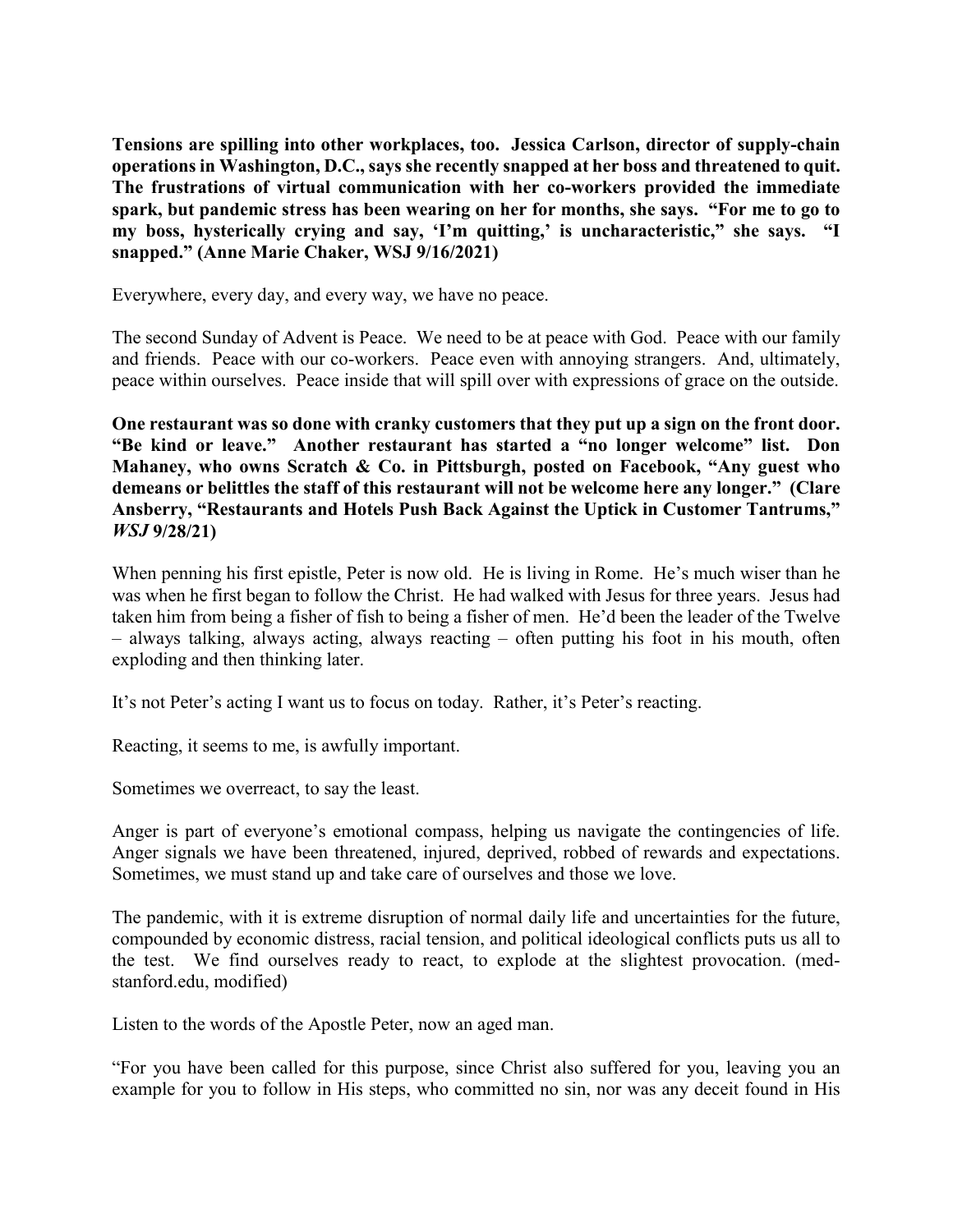mouth; and while being reviled, He did not revile in return; while suffering, He uttered no threats, but kept entrusting Himself to Him who judges righteously; and He Himself bore our sins in His body on the cross, that we might die to sin and live to righteousness; for by His wounds you were healed. For you were continually straying like sheep, but now you have returned to the Shepherd and Guardian of your souls."

Perhaps Peter looks back and remembers how Jesus not only acted but, more importantly for today, how Jesus reacted.

He remembers how Jesus suffered. He remembers how Jesus was an example of how we, too, are to suffer. He remembers that Jesus committed no sin, that He was not deceitful. He remembers that while Jesus was being reviled, He didn't revile in return. He remembers that while Jesus was being spat upon, He didn't spit back. He remembers that while Jesus was being slapped, He turned the other cheek. He remembers that even as they crucified Him, Jesus cried out with a loud voice – words which echoed all the way to Peter – "Father forgive them, for they know not what they do."

He remembered how Jesus took our sins on His back, on His body on the cross, so we could die to that old sin and live to righteousness, for it is His wounds that healed us. We were running away like sheep, meandering in sin, but now we've returned to the shepherd – the shepherd of our souls.

Peter, now aged, thinking about how Jesus reacted, remembers that he himself didn't always react so nobly.

You see, the problem with judging our spirituality based upon how we act is this: We can plan to act well. We can plan to act like Christ. But you can never plan to react like Christ.

Reaction tells who we really are.

If I'm carrying a cup of coffee and you bump into me, I'll spill coffee all over your shirt because the cup was full of coffee. When you encounter me in daily life, when you bump into me with life's challenges and life's confrontations, I'll spill something on you. And what I spill on you will show you what is really down inside of me.

Jesus said in Matthew 12 it is out of the abundance of our heart that we speak. It's not how we act, it's how we react that displays our walk with God. It is how we react that spills who we are onto everyone and everything around us.

Peter had been spilling a lot of bad stuff on people. Compared to the way he saw Jesus react, Peter knew he had reacted poorly.

A. In Matthew 16, Jesus asked, "Who do people say that I am?" "Oh, some say that you are John the Baptist. Others Elijah, Jeremiah or one of the prophets."

"But who do you say that I am?"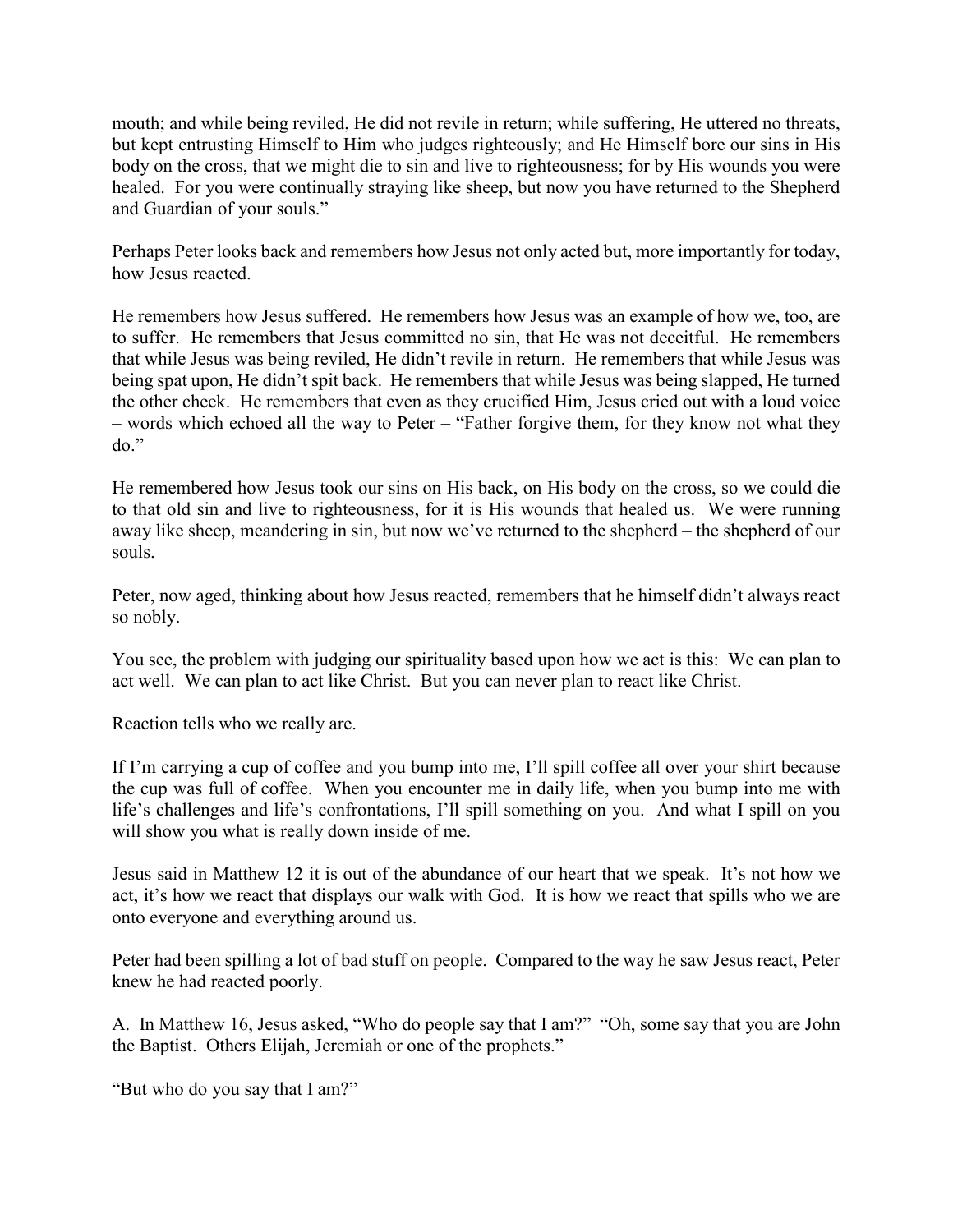Peter answered – he acted well – and said, "You are the Christ, the Son of the Living God." And Jesus answered and said to him, "Blessed are you, Simon Barjona, because flesh and blood did not reveal this to you, but My Father who is in heaven."

V. 21. But then Jesus began to tell them not to reveal His messiahship to anyone because He was going to have to suffer many things. And He was going to be killed. And He was going to be raised up on the third day.

Peter – here he is reacting – took Jesus aside and rebuked Him, saying, "God forbid it, Lord! This shall never happen to you." Peter is saying, "Not the cross, Lord. Anything but the cross" (v. 22).

Peter reacted to Jesus' declaration of suffering. And Jesus said, "Get behind Me, Satan!" He called Peter "Satan." "You are a stumbling block to Me; for you are not setting your mind on God's interests, but man's."

So here in 1 Peter, when the old apostle tells us he has seen Jesus suffer and not fight back, he's seen Him reviled and not revile back, he knows what it means not to want Jesus to suffer. He had reacted badly at trying to keep Jesus from the cross.

B. (John 13:8). When Jesus washed the disciples' feet – poured water in the basin, tied a towel around His waist, started washing the stinky feet of the disciples, road-weary, dust-covered feet – He came to Simon Peter. Peter reacted poorly. "Lord, you're not going to wash my feet." Jesus said, "If I don't wash your feet, you're not one of mine." Peter declared, "Wash my feet. Wash my hands and my head, too."

Peter – having followed a Jesus who suffers pain without inflicting pain on others – is remembering all that when he writes 1 Peter. Perhaps he remembers even then when they came to the Garden to arrest Jesus how he drew his sword and struck the ear of Malchus, the slave of the high priest, and cut off his ear. Perhaps he remembers how Jesus said, "Put up your sword. Those who take up the sword shall perish by the sword. Don't you know, Peter, I could call twelve legions of angels if I wanted. How am I going to fulfill the plan of God, the plan of scripture?" And Jesus heals the servant's ear. And Peter, once again, had reacted poorly.

Jesus says, "I must drink the cup."

Then, during the Lord's Supper when Jesus predicted that they would run and scatter away from Him when suffering came, Peter said, "I don't care what everybody else does. I will be with you through thick and thin. I will die for you if I have to." That was the acting. That was the planned part (Matthew 26:35).

Then there was the reacting that showed who Peter really was. After Jesus had been spat upon, after they had beaten Him with their fists, after they had slapped Him, Peter was sitting outside in the courtyard. A slave girl came to him and said, "Hey, you're one of Jesus' disciples, aren't you? You're a Galilean. You're with Jesus." "I don't even know what you're talking about," he said.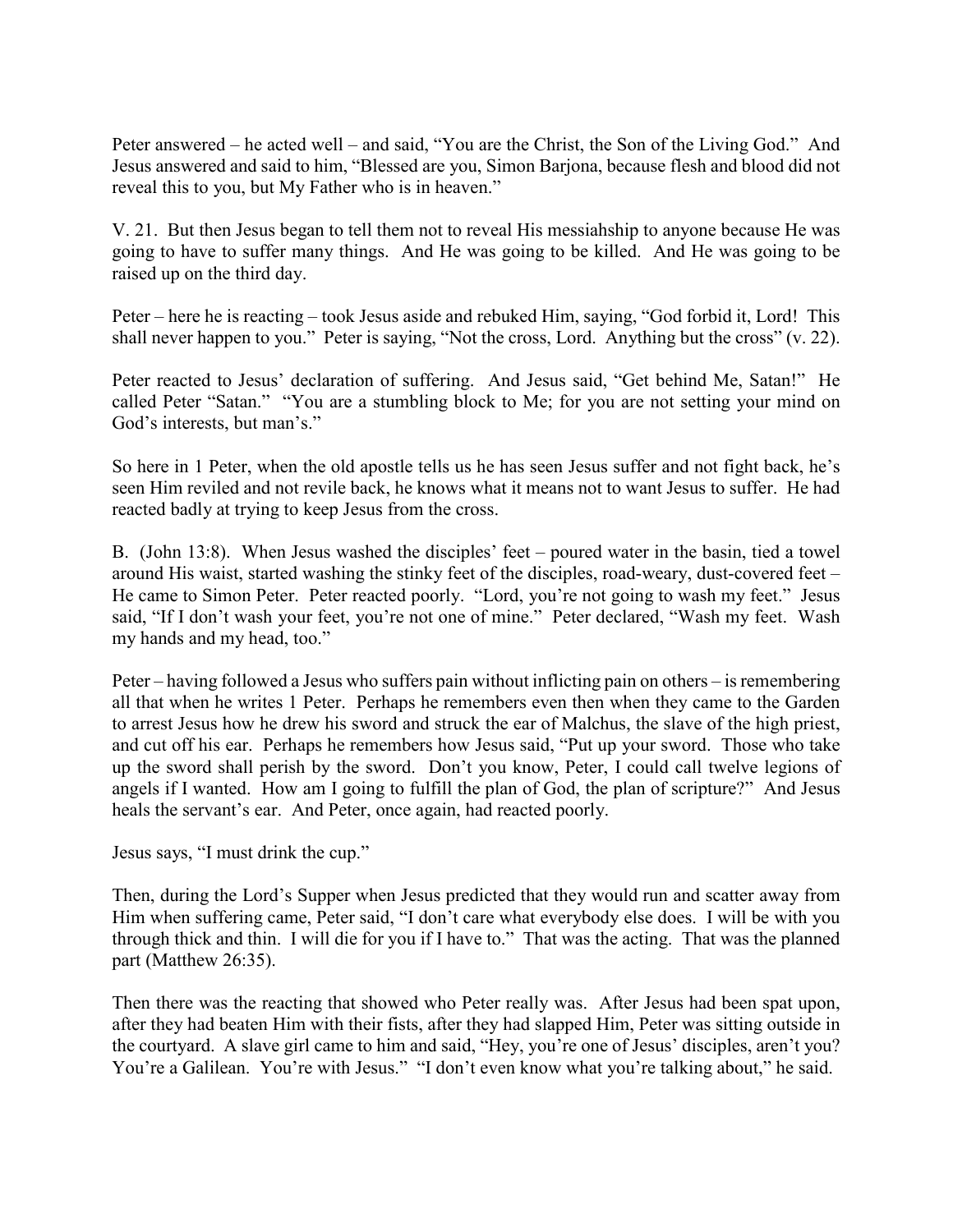Then another servant girl confronts him and he declared, "I don't even know the man." Then a bystander, "Surely you're one of them, aren't you? The way you talk – I can tell you're a Galilean." Peter began to curse and swear, shouting again, "I don't know the man!" The cock crows, and Peter remembers that Jesus had predicted he would react poorly. He went out and wept bitterly (Luke 22:61 – the Lord turned and looked at Peter).

When you begin to look over the gospel accounts of the life of Peter, you realize that when it came to suffering Peter had not reacted well. When Jesus declared that as Messiah He would suffer, Peter said, "No such thing."

Yes, I think Peter is in Rome as he writes, as he pens this epistle to the believers in Asia Minor. And he thinks about how Jesus suffered, how Jesus reacted compared to how he, himself, had reacted.

What about you? Do you blame it on personality type? On a hot temper? You can blame it on anything you want, but the truth of the matter is that when somebody bumps into you, what is inside of you spills out. How you react displays your real walk with God.

**Vickie Vaughn, who gave me the idea for this sermon, said that she was very happy that grocery stores were now staying open 24 hours a day. She said that often she likes to do her grocery shopping in the wee hours of the night when there is no crowd. She noted though that during those late hours there are a lot of single moms – and they're tired, real tired – with a lot of cranky babies going through the grocery store buying the food necessary for this single parent family.**

**She remembers one particular evening when she entered the grocery store and began her usual pattern – down this aisle and up the next. She saw a tired mom, probably a single mom – she couldn't be sure. The mom was tired and the baby was cranky. And the mom began to belt and to pull and to abuse the child up and down the aisles. "I just can't take this," she thought to herself. "I can't go through the entire night grocery shopping and watch this kid being slapped around." So she decided, purposely, to start on the other end of the store and work her way backwards – do the reverse of her usual pattern of grocery shopping – to avoid watching a child being bullied by a fatigued mother.**

**She said as she started down the reverse order of the aisles, she noticed another mom – also probably a single mom, by herself, late at night – with a baby. The lady's grocery cart was positioned in such a way that Vickie could see the baby's face, not the mother's. (You know how babies ride in those car seats at the front of the grocery cart.) She looked and saw that the baby was squeezing the Twinkies – just oozing the white between the fingers and the plastic. Just squeezing the Twinkies. She wondered what was going to happen next. She said the mom slowly, one by one, pulled and pried the baby's fingers off the Twinkies. And she said in a gentle voice, "Please don't squeeze the Twinkies," and placed the chocolate mush back into her grocery cart. She picked the little baby up, brought it down to her nose once, and again, and said, "I love you. I don't always love what you do. But I always love you." She kissed the baby and put it back in the car seat. The mother turned, and now**